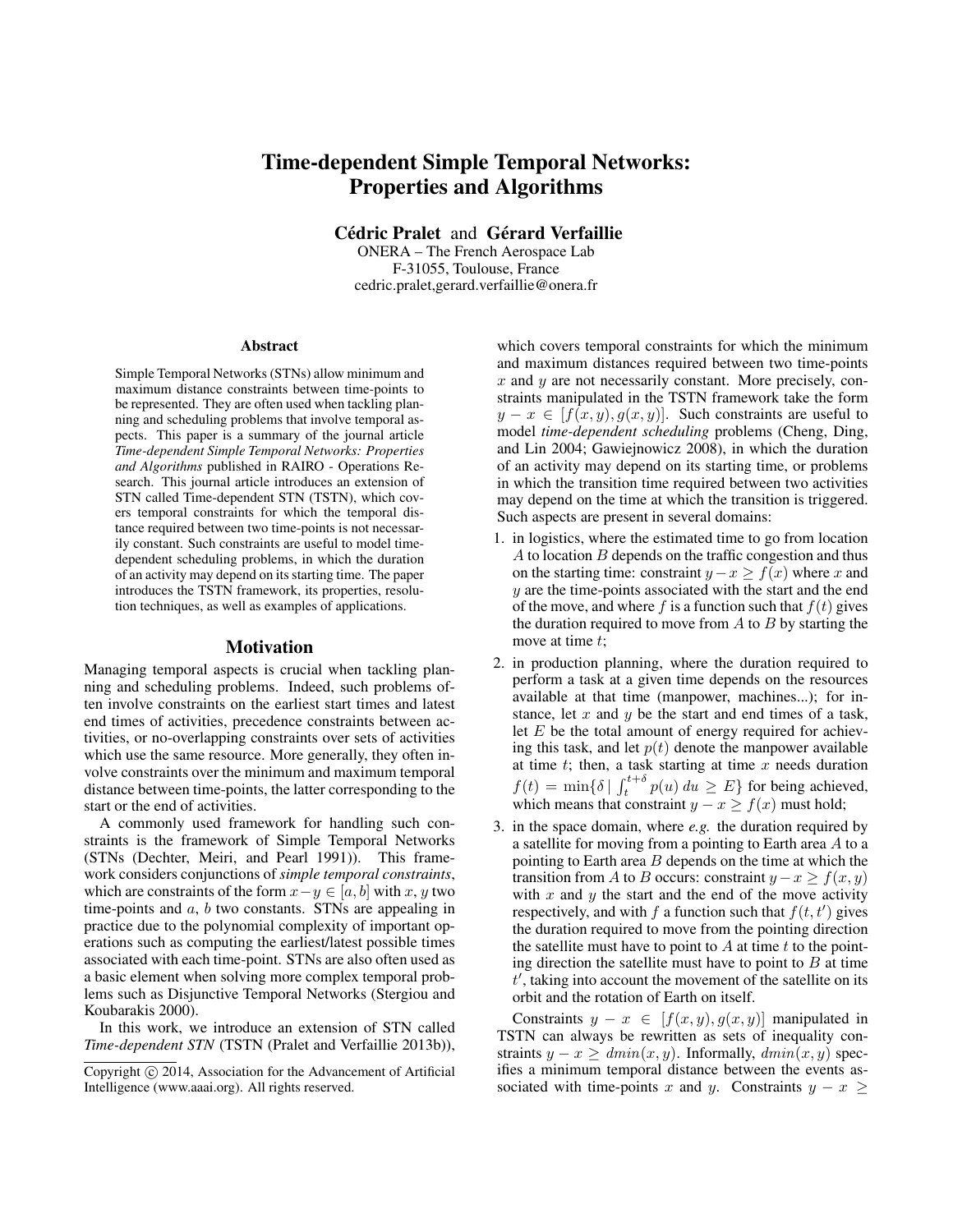$dmin(x, y)$  are called time-dependent simple temporal constraints, or more simply *t-simple temporal constraints*.

Similarly to STN, a solution to a TSTN is an assignment of all time-points which satisfies all t-simple temporal constraints, and a TSTN is said to be consistent iff it has at least one solution. Similarly to STN again, a TSTN can be represented graphically by its *distance graph*, which contains one arc  $y \rightarrow x$  labeled by  $-dmin(x, y)$  for each temporal constraint  $y-x \geq dmin(x, y)$ . The only difference with the standard distance graph associated with an STN is that arc labels are not necessarily constant in the case of TSTN.

A relevant notion associated with a t-simple temporal constraint  $y - x \geq dmin(x, y)$  is its *delay function*, defined by  $delay(x, y) = x + dmin(x, y) - y$ . Informally,  $delay(x, y)$ is the delay obtained in  $y$  if a transition in minimum time from  $x$  to  $y$  is triggered at time  $x$ . This delay corresponds to the difference between the minimum arrival time associated with the transition  $(x + dmin(x, y))$  and the required arrival time  $(y)$ . A strictly negative delay corresponds to a transition ending before deadline y. A strictly positive delay corresponds to a violation of the temporal constraint. A null delay corresponds to an arrival right on time.

### Properties of TSTNs

One fundamental question is whether standard properties that hold for STN can be generalized to TSTN. The answer is that some of the STN results can be extended to TSTN, whereas others cannot.

Local Consistency of a T-simple Temporal Constraint The first step is to define how to handle each t-simple temporal constraint, and more precisely to define how each constraint can be used to prune the earliest and latest times associated with each time-point.

In STN, a simple temporal constraint y − x ≥ c is *propagated* following the domain reduction rules given below:

$$
\mathbf{d}(y) \leftarrow \mathbf{d}(y) \cap [\min(\mathbf{d}(x)) + c, +\infty[
$$
 (1)

$$
\mathbf{d}(x) \leftarrow \mathbf{d}(x) \cap ]-\infty, \max(\mathbf{d}(y))-c] \qquad (2)
$$

In TSTN, a t-simple temporal constraint  $y - x \geq$  $dmin(x, y)$  is propagated using more general rules, which are written as follows:

$$
\mathbf{d}(y) \leftarrow \mathbf{d}(y) \cap [earr(\min(\mathbf{d}(x))), +\infty[
$$
 (3)

$$
\mathbf{d}(x) \leftarrow \mathbf{d}(x) \cap ] - \infty, \text{ldep}(\max(\mathbf{d}(y)))] \tag{4}
$$

with earr and ldep two functions defined by earr(a) =  $\min\{+\infty\}\cup\{b\in{\bf d}(y)\,|\,b-a\geq\mathit{dmin}(a,b)\}\$  and  $\mathit{ldep}(b)$  =  $\max\{-\infty\} \cup \{a \in \mathbf{d}(x) | b - a \geq dmin(a, b)\}\$ respectively. Rule 3 updates the earliest time associated with y, while Rule 4 updates the latest time associated with  $x$ . Informally, if  $x$  and  $y$  are seen as the start and end times of a transition, then Rule 3 prunes the domain of  $y$  by computing the earliest arrival time in  $y$  such that the temporal constraint is satisfied when starting the transition as soon as possible (at time  $min(\mathbf{d}(x))$ ). Rule 4 prunes the domain of  $x$  by computing the latest departure time from  $x$  such that the temporal constraint is satisfied when arriving in  $y$  as late as possible (at time  $\max(\mathbf{d}(y))$ ).

Two main results concerning the propagation rules can be established:

- 1. Rules 3 and 4 establish *bound arc-consistency*, which means that after the application of the rules, the time bounds associated with  $x$  and  $y$  participate to an assignment which satisfies the temporal constraint.
- 2. For t-simple temporal constraints which have a specific monotonicity property called *delay-monotonicity* (which holds for STN), any value remaining in the domain of  $x$ (resp.  $y$ ) after the application of the pruning rules has a support in the domain of  $y$  (resp.  $x$ ). When delaymonotonicity is violated, the latter property does not necessarily hold. However, delay-monotonicity is a very natural property, which expresses that the sooner an activity starts, the sooner it ends.

Concerning the way earr and ldep are computed in practice, several approaches can be considered. For simple temporal constraints  $y - x > c$ , an analytic formulation is possible (see Rules 1 and 2). Analytic formulations can also be derived for several standard temporal constraints used in time-dependent scheduling. In the general case, an iterative approximated method based on linear interpolation techniques can be used.

Global Consistency of a TSTN When considering TSTNs, which involve sets of t-simple temporal constraints, three main results can be established:

- 1. Similarly to STN, if all constraints of a TSTN are made bound arc-consistent using Rules 3-4, then the schedule which assigns to each time-point its earliest (resp. latest) possible time is a solution of the TSTN.
- 2. Contrarily to STN, even if all constraints of a TSTN are made bound arc-consistent using Rules 3-4, non-extremal values in the variable domains are not necessarily globally consistent, which means that these values may not participate to any solution of the TSTN. This result holds even if the delay function has the monotonicity property mentioned before.
- 3. Assume that the delay-monotonicity property holds and that cycles of the distance graph involve only simple temporal constraints. Then, every value remaining in the variable domains is globally consistent (sufficient condition for making the STN result applicable again).

## Solving TSTN

Algorithms can be introduced to determine the consistency of a TSTN and to compute the earliest and latest possible times associated with each time-point. We consider a context in which temporal constraints may be added or removed from the problem, which happens when activities are added or removed during the search for good plans or schedules.

Constraint Propagation Similarly to existing work on STN (Cesta and Oddi 1996; Gerevini, Perini, and Ricci 1996; Shu, Effinger, and Williams 2005), we use constraint propagation techniques for computing min and max bounds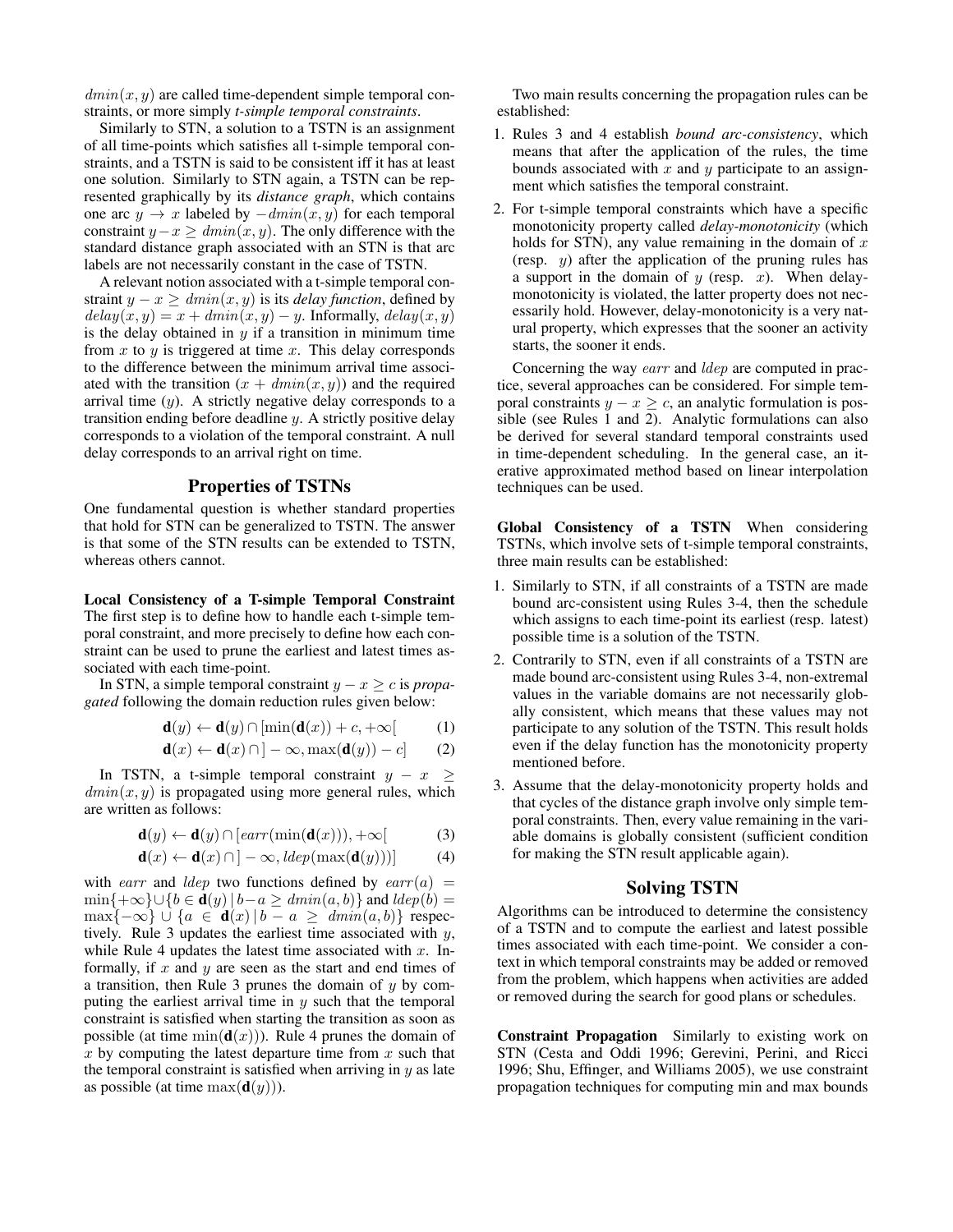of time-points. These techniques apply Rules 3 and 4 for revising constraints until a fixed point is reached. We use a constraint propagation scheme in which we maintain two lists containing constraints to be revised: one list for propagating constraints modifying min bounds (application of Rule 3), and one list for propagating constraints modifying max bounds (application of Rule 4).

Negative Cycle Detection In STN, inconsistency is equivalent to the existence of a negative cycle in the distance graph. Efficient approaches have been proposed on STN for detecting such negative cycles (Cervoni, Cesta, and Oddi 1994; Cesta and Oddi 1996). These approaches are able to detect negative cycles quite fast by maintaining so-called *propagation chains*. The latter can be seen as explanations for the current min and max bounds of the different time-points. The intuition is that if a propagation cycle  $x_1 \rightarrow x_2 \rightarrow \ldots \rightarrow x_n \rightarrow x_1$  is detected for min bounds, then this means that the min value of  $x_1$  modified the min value of  $x_2...$  which modified the min value of  $x_n$  which modified the min value of  $x_1$ . By traversing this propagation cycle a sufficient number of times, the domain of  $x_1$  can be entirely pruned. A similar result holds for max bounds.

In TSTN, the relationship between TSTN inconsistency and the existence of a negative cycle is a bit more complex:

- 1. For TSTN in general, the existence of a propagation cycle does not necessarily imply inconsistency. One reason is that in TSTN, domain reductions obtained by traversing cycles again and again may become smaller and smaller due to the time-dependent aspect, and consequently domain reductions obtained may not necessarily prune all values in the domains.
- 2. Strict monotonicity of the delay function does not suffice for establishing the equivalence again.
- 3. If all constraints  $y x \geq dmin(x, y)$  involved in a propagation cycle for min bounds (resp. max bounds) are delaymonotonic and if they all have a non-decreasing duration  $dmin(x, y)$  (resp. a non-increasing duration) with regard to their two arguments  $x$  and  $y$ , then the TSTN is inconsistent. Such a condition guarantees that a propagation cycle does not become "less negative" when traversed again and again.
- 4. For a TSTN such that all cycles of the distance graph involve only simple temporal constraints (and not t-simple ones), the existence of a propagation cycle implies inconsistency.

In all applications which we have treated so far with TSTN, one of the sufficient conditions mentioned above held. If the sufficient conditions are not satisfied, several options can be considered, leading to different trade-offs between exact inconsistency detection and number of constraint revisions performed.

**Complexity** Let  $V$  be the set of time-points in the problem and let C be the set of temporal constraints. If the existence of a propagation cycle implies inconsistency, then it

is possible to establish bound arc-consistency in  $O(|V||C|)$ constraint revisions, with an algorithm which uses Rules 3-4 for revising constraints, a FIFO ordering of the propagation queue, and a propagation cycle detection technique. As in STNs, the bound obtained does not depend on the size of the variable domains. Note however that in TSTN, even if the number of constraint revisions is polynomial, the time required to revise one constraint is not necessarily  $O(1)$ .

Constraint Depropagation Constraint propagation techniques are directly able to handle constraint addition or constraint strengthening. As for constraint removal or constraint weakening, constraint depropagation strategies defined in (Shu, Effinger, and Williams 2005) for STN can be directly reused for TSTN. These strategies allow min and max bounds of temporal variables to be recomputed at minimum cost. They avoid reinitializing all variable domains and repropagating all constraints from scratch when a constraint is removed or weakened. The basic idea is to use propagation chains to determine which variable domains must be reinitialized and which constraints need to be revised.

Constraint Revision Ordering A last technique is used for minimizing the number of constraint revisions. This can be particularly useful for TSTN, for which revising one constraint can be significantly more costly than in STN. The proposed approach extends a technique developed for STN<sup>−</sup>(Gerevini, Perini, and Ricci 1996), a subclass of STN in which every constraint must be rewritable as  $y - x \geq c$  with  $c \geq 0$ . The idea consists in building the strongly connected components (SCCs) of the distance graph, and in propagating constraints following a topological order of SCCs. Such a topological order can be maintained upon additions and removals of constraints based on dynamic graph algorithms (Haeupler et al. 2012; Roditty and Zwick 2008).

Management of Unary Constraints In the constraint propagation scheme used, unary constraints  $x \leq a$  and  $x \ge b$  are actually revised first because their revision is easy. Another argument is that if such constraints were handled as distance constraints with regard to a reference temporal position  $x_0$  (constraints  $x - x_0 \le a$  and  $x - x_0 \ge b$ ), then the distance graph would contain several additional arcs which could interfere with the definition of SCCs and degrade the efficiency of constraint propagation.

### **Experiments**

All techniques previously introduced (constraint propagation, propagation cycle detection, constraint depropagation, SCCs ordering, specific management of unary constraints) are integrated in the InCELL solver (Pralet and Verfaillie 2013a), which allows TSTN to be represented and manipulated. Experiments were realized on TSTNs modeling temporal problems associated with the management of so-called agile satellites, which have the capacity to move around their center of gravity to point to a particular direction. Results showed that using TSTN for managing temporal constraints